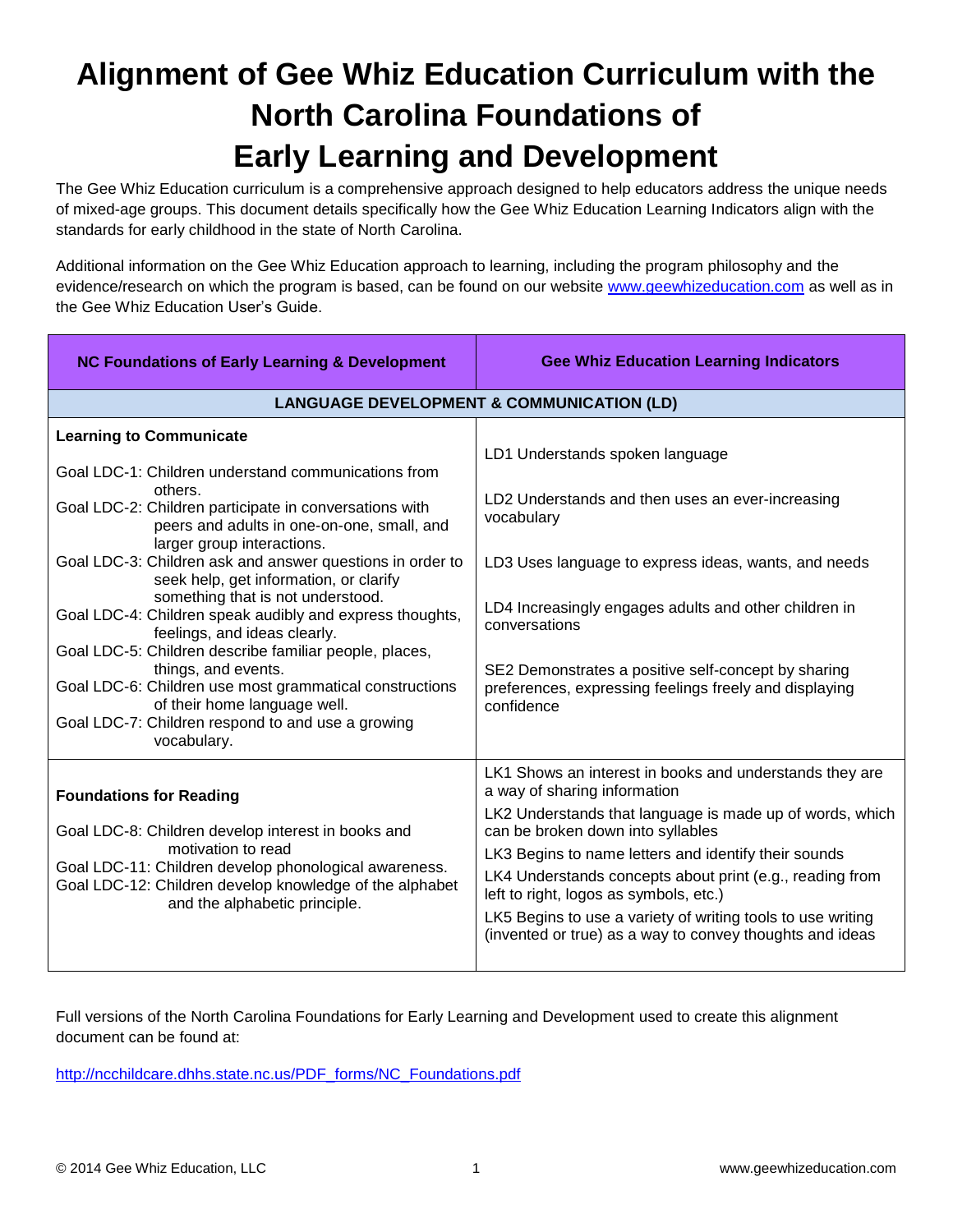**NC Foundations for Early Learning & Development Gee Whiz Education Learning Indicators** 

### **LANGUAGE DEVELOPMENT AND COMMUNICATION (LDC) – CON'T**

| <b>Foundations for Writing</b>                                                                                                                       | LK3 Begins to name letters and identify their sounds                                                                    |
|------------------------------------------------------------------------------------------------------------------------------------------------------|-------------------------------------------------------------------------------------------------------------------------|
| Goal LDC-13: Children use writing and other symbols to<br>record information and communicate for a<br>variety of purposes.                           | LK4 Understands concepts about print (e.g., reading from<br>left to right, logos as symbols, etc.)                      |
| Goal LDC-14: Children use knowledge of letters in their<br>attempts to write.<br>Goal LDC-15: Children use writing skills and writing<br>conventions | LK5 Begins to use a variety of writing tools to use writing<br>(invented or true) as a way to convey thoughts and ideas |

## **APPROACHES TO PLAY AND LEARNING (APL)**

| <b>Curiosity, Engagement, and Persistence</b><br>Goal APL-1: Children show curiosity and express interest in<br>the world around them.<br>Goal APL-2: Children actively seek to understand the world<br>around them. | AL1 Shows interest in many topics and desire to try new<br>things<br>SK3 Gathers information about the natural world through<br>hands-on exploration                                                                                                  |
|----------------------------------------------------------------------------------------------------------------------------------------------------------------------------------------------------------------------|-------------------------------------------------------------------------------------------------------------------------------------------------------------------------------------------------------------------------------------------------------|
| <b>Play and Imagination</b>                                                                                                                                                                                          | CA4 Engages in pretend play, with or without, the use of                                                                                                                                                                                              |
| Goal APL-3: Children engage in increasingly complex play.                                                                                                                                                            | props                                                                                                                                                                                                                                                 |
| Goal APL-4: Children demonstrate creativity, imagination                                                                                                                                                             | LR2 Understands that symbols or objects can be used to                                                                                                                                                                                                |
| and inventiveness.                                                                                                                                                                                                   | represent different things                                                                                                                                                                                                                            |
| Risk-Taking, Problem-Solving, and Flexibility<br>Goal APL-5: Children are willing to try new and challenging<br>experiences.<br>Goal APL-6: Children use a variety of strategies to solve<br>problems.               | AL1 Shows interest in many topics and a desire to try new<br>things<br>LR1 Demonstrates the ability to identify a problem and then<br>seeks ways to solve it.<br>LR2 Understands that symbols or objects can be used to<br>represent different things |
| Attentiveness, Effort, and Persistence                                                                                                                                                                               | AL1 Shows interest in many topics and a desire to try new                                                                                                                                                                                             |
| Goal APL-7: Children demonstrate initiative.                                                                                                                                                                         | things                                                                                                                                                                                                                                                |
| Goal APL-8: Children maintain attentiveness and focus.                                                                                                                                                               | AL2 Displays persistence when completing tasks and is                                                                                                                                                                                                 |
| Goal APL-9: Children persist at challenging activities.                                                                                                                                                              | able to avoid distractions                                                                                                                                                                                                                            |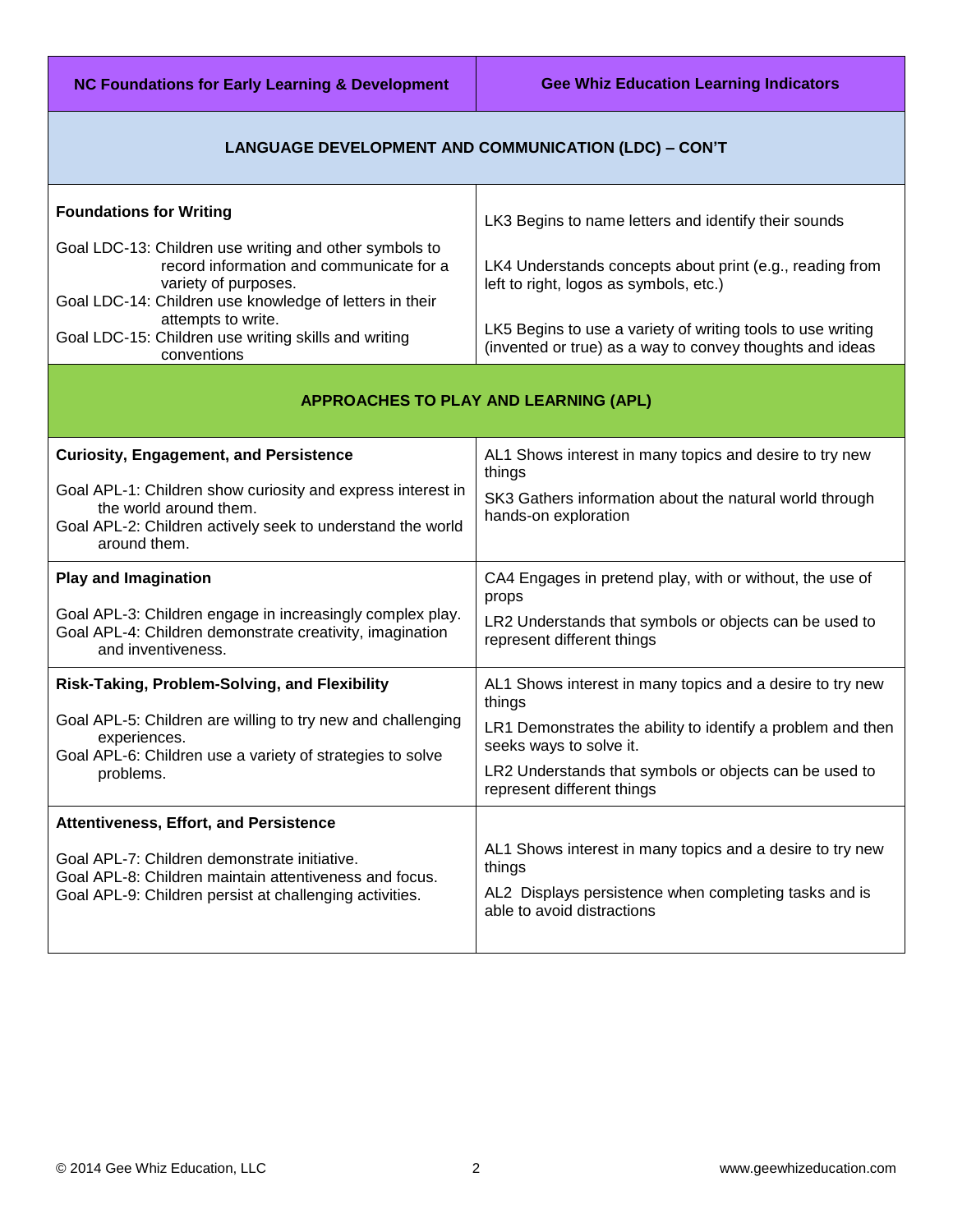**NC Foundations for Early Learning & Development Gee Whiz Education Learning Indicators** 

## **COGNITIVE DEVELOPMENT (CD)**

| <b>Construction of Knowledge: Thinking and Reasoning</b><br>Goal CD-1: Children use their senses to construct<br>knowledge about the world around them.<br>Goal CD-2: Children recall information and use it for new<br>situations and problems.<br>Goal CD-3: Children demonstrate the ability to think about<br>their own things: reasoning, taking<br>perspectives, and making decisions.                                                                                                                                                    | SK1 Utilizes observation and other senses to explore and<br>gather information about objects and experiences<br>LR1 Demonstrates the ability to identify a problem and then<br>seeks ways to solve it<br>SK3 Gathers information about the natural world through<br>hands-on exploration                                                                                                                                                                                                                                                                           |
|-------------------------------------------------------------------------------------------------------------------------------------------------------------------------------------------------------------------------------------------------------------------------------------------------------------------------------------------------------------------------------------------------------------------------------------------------------------------------------------------------------------------------------------------------|--------------------------------------------------------------------------------------------------------------------------------------------------------------------------------------------------------------------------------------------------------------------------------------------------------------------------------------------------------------------------------------------------------------------------------------------------------------------------------------------------------------------------------------------------------------------|
| <b>Creative Expression</b><br>Goal CD-4: Children demonstrate appreciation for different<br>forms of artistic expression.<br>Goal CD-5: Children demonstrate self-expression and<br>creativity in a variety of forms an contexts,<br>including play, visual arts, music, drama, and<br>dance.                                                                                                                                                                                                                                                   | CA1 Participates in musical activities including singing and<br>utilizing instruments<br>CA2 Uses movement and dance to express ideas and<br>emotions<br>CA3 Utilizes a variety of art materials (both two and three-<br>dimensional) to express self<br>CA4 Engages in pretend play with, or without, the use of<br>props                                                                                                                                                                                                                                         |
| <b>Social Connections</b><br>Goal CD-6: Children demonstrate knowledge of<br>relationships and roles within their own<br>families, homes, classrooms, and<br>communities<br>Goal CD-7: Children recognize that they are members of<br>different groups (e.g., family, preschool class,<br>cultural group).<br>Goal CD-8: Children identify and demonstrate acceptance<br>of similarities and differences between<br>themselves and others<br>Goal CD-9: Children explore concepts connected with their<br>daily experiences in their community. | SS1 Understands how families are unique and different<br>SS2 Develops a basic understanding of community,<br>including common jobs<br>SS3 Recognizes the importance of caring for the<br>environment<br>SS4 Develops a baseline understanding of how the past<br>affects us and our community<br>SE1 Demonstrates a secure relationship with caregivers or<br>other adults as well as positive interactions with other<br>children<br>SE2 Demonstrates a positive self-concept by sharing<br>preferences, expressing feelings freely and displaying<br>confidence. |
| <b>Mathematical Thinking and Expression</b><br>Goal CD-10: Children show understanding of numbers and<br>quantities during play and activities.<br>Goal CD-11: Children compare, sort, group, organize, and<br>measure objects and create patterns in their<br>everyday environment.<br>Goal CD-12: Children identify and use common shapes and<br>concepts about position during play and other<br>activities.<br>Goal CD-13: Children use mathematical thinking to solve<br>problems in their everyday environment.                           | MK1 Understands that numbers tell "how many"<br>MK2 Recognizes that numbers go in a specific order<br>MK3 Recognizes shapes and positional concepts<br>MK4 Creates, imitates and/or extends patterns<br>MK5 Utilizes measurement (standard and nonstandard) to<br>compare and contrast objects<br>MK6 Sorts or groups objects based on common<br>characteristics<br>LR1 Demonstrates the ability to identify a problem and then<br>seeks ways to solve it                                                                                                          |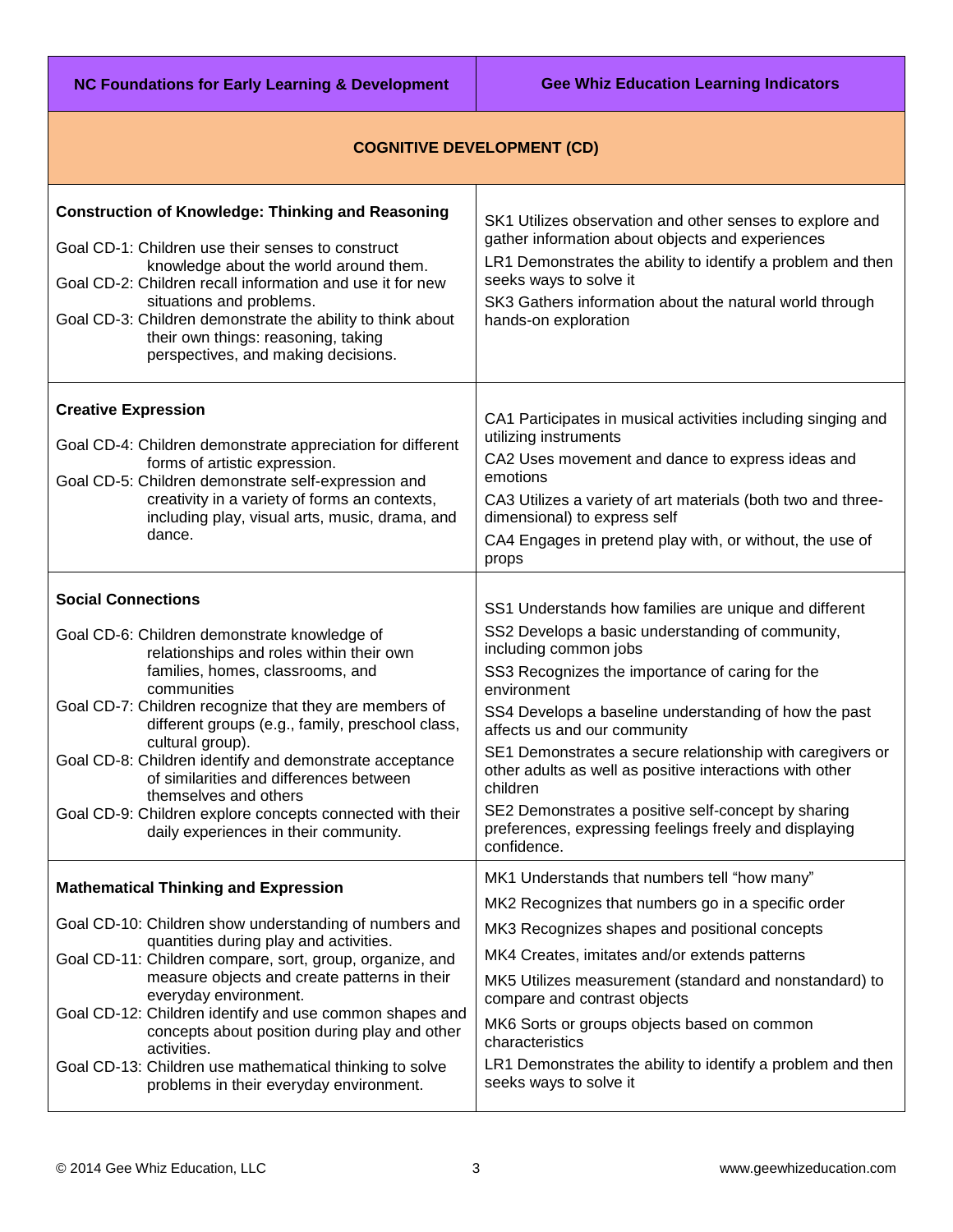| <b>NC Foundations for Early Learning &amp; Development</b>                                                                                                                                                                                                                                                                | <b>Gee Whiz Education Learning Indicators</b>                                                                                                                                                                                                                      |  |
|---------------------------------------------------------------------------------------------------------------------------------------------------------------------------------------------------------------------------------------------------------------------------------------------------------------------------|--------------------------------------------------------------------------------------------------------------------------------------------------------------------------------------------------------------------------------------------------------------------|--|
| <b>Scientific Exploration and Knowledge</b><br>Goal CD-14: Children observe and describe characteristics<br>of living things and the physical world.<br>Goal CD-15: Children explore the natural world by<br>observing, manipulating objects, asking<br>questions, making predictions, and developing<br>generalizations. | SK1 Utilizes observation and other senses to explore and<br>gather information about objects and experiences<br>SK2 Makes and tests predictions using simple<br>experimentation<br>SK3 Gathers information about the natural world through<br>hands-on exploration |  |
| <b>HEALTHY AND PHYSICAL DEVELOPMENT (HPD)</b>                                                                                                                                                                                                                                                                             |                                                                                                                                                                                                                                                                    |  |
| <b>Physical Health and Growth</b><br>Goal HPD-1: Children develop healthy eating habits<br>Goal HPD-2: Children engage in active physical play<br>indoors and outdoors.<br>Goal HPD-3: Children develop healthy sleeping habits.                                                                                          | PD1 Understands the importance of exercise and rest<br>PD2 Takes pride in caring for self (e.g., brushing teeth,<br>dressing, eating healthy foods, etc.)<br>PD4 Demonstrates gross motor skills<br>PD5 Demonstrates fine motor control                            |  |
| <b>Motor Development</b><br>Goal HPD-4: Children develop large muscle control and<br>abilities needed to move through and explore their<br>environment<br>Goal HPD-5: Children develop small muscle control and<br>hand-eye coordination to manipulate objects and<br>work with tools.                                    | PD4 Demonstrates gross motor skills (e.g., running,<br>hopping, skipping, etc.)<br>PD5 Demonstrates fine motor control (e.g., writing, pouring,<br>cutting, etc.)                                                                                                  |  |
| <b>Self-Care</b><br>Goal HPD-6: Children develop awareness of their needs<br>and the ability to communicate their needs.<br>Goal HPD-7: Children develop independence in caring for<br>themselves and their environment.                                                                                                  | LD3 Uses language to express ideas, wants, and needs<br>PD2 Takes pride in caring for self (e.g., brushing teeth,<br>dressing, eating healthy foods, etc.)<br>SS3 Recognizes the importance of caring for the<br>environment                                       |  |
| <b>Safety Awareness</b><br>Goal HPD-8: Children develop awareness of basic safety<br>rules and begin to follow them.                                                                                                                                                                                                      | PD3 Practices safe habits and understands basic safety<br>rules.                                                                                                                                                                                                   |  |